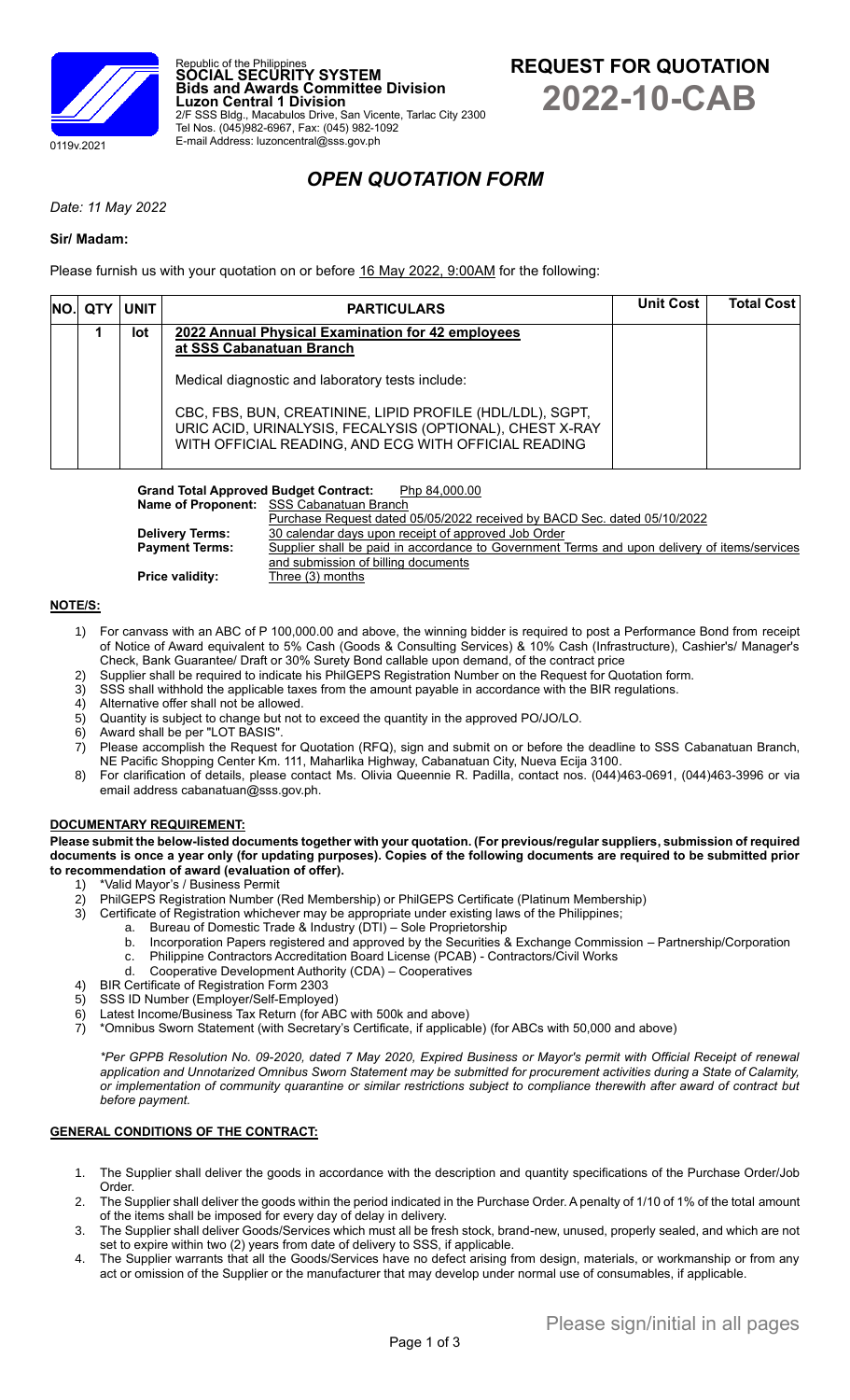- 5. For Goods, the Supplier shall replace any defective item within twenty-four (24) hours from the time that it was notified by SSS of the defect. Defects detected only after the item is installed and used is covered by the replacement warranty which will be in effect for every item until its expiry date. Replacement of defective item shall have no cost to the SSS, if applicable.
- 6. In order to assure that manufacturing defects shall be corrected by the Supplier, a warranty security shall be required from the Supplier for a period of one (1) year. The obligation for the warranty shall be covered, at the Supplier's option, by either retention money in an amount equivalent to five percent (5%) of total purchase price, or a special bank guarantee equivalent to five percent (5%) of the total purchase price with validity period starting from the date of acceptance. The said amounts shall only be released after the lapse of the warranty period.
- If the Supplier, having been notified, fails to remedy the defect(s) within the specified period, the SSS may proceed to take such remedial action as may be necessary, at the Supplier's risk and expense and without prejudice to any other rights which the SSS may have against the Supplier under these Terms and Conditions and under the applicable law.
- 8. The pricing of the Goods/Services shall be in Peso and inclusive of Twelve Percent (12%) Value-Added Tax (VAT).

### **SPECIAL CONDITIONS OF THE CONTRACT:**

- 1) **Confidentiality**. Neither party shall, without the prior written consent of the other, disclose or make available to any person, make public, or use directly or indirectly, except for the performance and implementation of the works, any confidential information acquired from an information holder in connection with the performance of this Agreement, unless: (i) the information is known to the disclosing party, as evidenced by its written records, prior to obtaining the same from the information holder and is not otherwise subject to disclosure restrictions on the disclosing party, (ii) the information is disclosed to the disclosing party by a third party who did not receive the same, directly or indirectly, from an information holder, and who has no obligation of secrecy with respect thereto, or (iii) required to be disclosed by law. The obligation of confidentiality by both parties, as provided herein, shall survive the termination of this Agreement.
- 2) **Merger and Consolidation.** In case of merger, consolidation or change of ownership of SUPPLIER with another company, it is the responsibility of the surviving company/consolidated company/acquiring entity to inform SSS of the change in corporate structure/ownership. Failure to do so shall translate in such company assuming all liabilities of the acquired/merged company under this Agreement.
- 3) **Force Majeure**. SUPPLIER shall not be liable for forfeiture of its performance security, liquidated damages, or termination for default if and to the extent that SUPPLIER's delay in performance or other failure to perform its obligations under this Agreement is the result of a force majeure. For purposes of this Agreement the terms "force majeure" and "fortuitous event" may be used interchangeably. In this regard, a fortuitous event or force majeure shall be interpreted to mean an event which SUPPLIER could not have foreseen, or which though foreseen, was inevitable. It shall not include ordinary unfavorable weather conditions; and any other cause the effects of which could have been avoided with the exercise of reasonable diligence by SUPPLIER. Such events may include, but not limited to, acts of SSS in its sovereign capacity, wars or revolutions, fires, floods, epidemics, quarantine restrictions, and freight embargoes.
- 4) **Non-Assignment.** Neither party may assign the Contract in whole or in part without the consent of the other party.
- 5) **Waiver.** Failure by either party to insist upon the other the strict performance of any of the terms and conditions hereof shall not be deemed a relinquishment or waiver of any subsequent breach or default of the terms and conditions hereof, which can only be deemed made if expressed in writing and signed by its duly authorized representative. No such waiver shall be construed as modification of any of the provisions of this Agreement or as a waiver of any past or future default or breach hereof, except as expressly stated in such waiver.
- 6) **Cumulative Remedies.** Any and all remedies granted to the parties under the applicable laws and this Agreement shall be deemed cumulative and may, therefore, at the sole option and discretion, be availed of by the aggrieved party simultaneously, successively, or independently.
- 7) **No employer-employee Relationship.** It is expressly and manifestly understood and agreed upon that the employees of the SUPPLIER assigned to perform the PROJECT are not employees of SSS. Neither is there an employer-employee relationship between SSS and the SUPPLIER. This Agreement does not create an employer-employee relationship between SSS and the SUPPLIER including its personnel; that the PROJECT rendered by the personnel assigned by the SUPPLIER to SSS in the performance of its obligation under this Agreement do not represent government service and will not be credited as such; that its personnel assigned to SSS are not entitled to benefits enjoyed by SSS' officials and employees such as Personal Economic Relief Allowance (PERA), Representation and Transportation Allowance (RATA), ACA, etc.; that these personnel are not related within the third degree of consanguinity or affinity to the contracting officer and appointing authority of SSS; that they have not been previously dismissed from the government service by reason of an administrative case; that they have not reached the compulsory retirement age of sixty-five (65); and that they possess the education, experience and skills required to perform the job. The SUPPLIER hereby acknowledges that no authority has been given by SSS to hire any person as an employee of the latter. Any instruction given by SSS or any of its personnel to the SUPPLIER's employees are to be construed merely as a measure taken by the former to ensure and enhance the quality of PROJECT performed hereunder. The SUPPLIER shall, at all times, exercise supervision and control over its employees in the performance of its obligations under this Agreement.
- 8) **Partnership.** Nothing in this Agreement shall constitute a partnership between the parties. No party or its agents or employees shall be deemed to be the agent, employee or representative of any other party.
- 9) **Compliance with SS Law.** SUPPLIER shall report all its employees to SSS for coverage and their contributions, as well as all amortizations for salary/education/calamity and other SSS loans shall be updated. Should SUPPLIER fail to comply with its obligation under the provisions of the SS Law and Employees' Compensation Act, SSS shall have the authority to deduct any unpaid SS and EC contributions, salary, educational, emergency and/or calamity loan amortizations, employer's liability for damages, including interests and penalties from SUPPLIER's receivables under this Agreement. Further, prescription does not run against SSS for its failure to demand SS contributions or payments from SUPPLIER. Moreover, SUPPLIER shall forever hold in trust SS contributions or payments of its employees until the same is fully remitted to SSS.
- 10) **Compliance with Labor Laws.** SUPPLIER, as employer of the personnel assigned to undertake the PROJECT, shall comply with all its obligations under existing laws and their implementing rules and regulations on the payment of minimum wage, overtime pay, and other labor-related benefits as well as remittances or payment of the appropriate amount or contributions/payment (SSS, EC, Pag-IBIG, PhilHealth and taxes) with concerned government agencies/offices. It is agreed further, that prior to the release of any payment by SSS to SUPPLIER, its President or its duly authorized representative, shall submit a sworn statement that all moneys due to all the employees assigned to the PROJECT as well as benefits by law and other related labor legislation have been paid by SUPPLIER and that he/she assumed full responsibility thereof.
- 11) **Compliance with Tax Laws.** SUPPLIER shall, in compliance with tax laws, pay the applicable taxes in full and on time and shall regularly present to the SSS within the duration of this Agreement, tax clearance from the Bureau of Internal Revenue (BIR) as well as copy of its income and business tax returns duly stamped by the BIR and duly validated with the tax payments made thereon. Failure by SUPPLIER to comply with the foregoing shall entitle the SSS to suspend payment of the Contract Price.
- 12) **Liquidated Damages.** If SUPPLIER fails to satisfactorily deliver any or all of the Goods and/or to perform the Services within the period(s) specified in the PBD inclusive of duly granted time extensions if any, SSS shall, without prejudice to its other remedies under this Agreement and under the applicable law, deduct from the Contract Price, as liquidated damages, the applicable rate of one tenth (1/10) of one (1) percent of the cost of the unperformed portion for every day of delay until actual delivery or performance. Once the amount of liquidated damages reaches ten percent (10%), SSS may rescind or terminate this Agreement, without prejudice to other courses of action and remedies open to it.
- 13) **Hold Free and Harmless.** SUPPLIER agrees to defend, indemnify, and hold SSS free and harmless from any and all claims, damages, expenses, fines, penalties and/or liabilities of whatever nature and kind, whether in law or equity, that may arise by